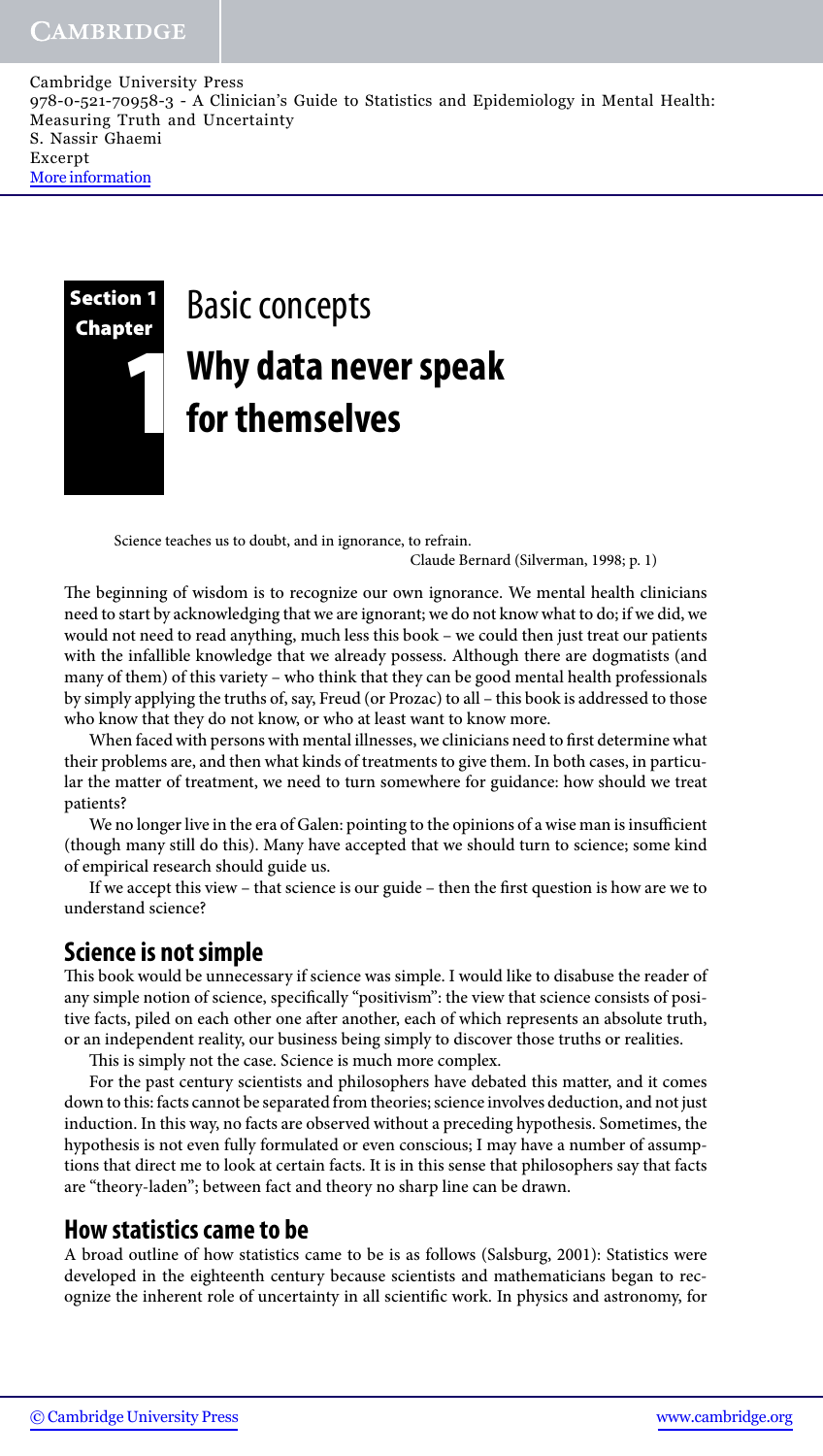instance, Pierre Laplace realized that certain error was inherent in all calculations. Instead of ignoring the error, he chose to quantify it, and the field of statistics was born. He even showed that there was a mathematical distribution to the likelihood of errors observed in given experiments. Statistical notions were first explicitly applied to human beings by the nineteenth-century Belgian Lambert Adolphe Quetelet, who applied it to the normal population, and the nineteenth-century French physician Pierre Louis, who applied it to sick persons. In the late nineteenth-century, Francis Galton, a founder of genetics and a mathematical leader, applied it to human psychology (studies of intelligence) and worked out the probabilistic nature of statistical inference more fully. His student, Karl Pearson, then took Laplace one step further and showed that not only is there a probability to the likelihood of error, but even our own measurements are probabilities: "Looking at the data accumulated in biology, Pearson conceived the measurements themselves, rather than errors in the measurement, as having a probability distribution." (Salsburg, 2001; p. 16.) Pearson called our observed measurements "parameters" (Greek for "almost measurements"), and he developed staple notions like the mean and standard deviation. Pearson's revolutionary work laid the basis for modern statistics. But if he was the Marx of statistics (he actually was a socialist), the Lenin of statistics would be the early twentieth-century geneticist Ronald Fisher, who introduced randomization and p-values, followed by A. Bradford Hill in the mid twentiethcentury, who applied these concepts to medical illnesses and founded clinical epidemiology. (The reader will see some of these names repeatedly in the rest of this book; the ideas of these thinkers form the basis of understanding statistics.)

It was Fisher who first coined the term "statistic" (Louis had called it the "numerical method"), by which he meant the observed measurements in an experiment, seen as a reflection of all possible measurements. It is "a number that is derived from the observed measurements and that estimates a parameter of the distribution." (Salsburg, 2001; p. 89.) He saw the observed measurement as a random number among the possible measurements that could have been made, and thus "since a statistic is random, it makes no sense to talk about how accurate a single value of it is ...What is needed is a criterion that depends on the probability distribution of the statistic ... " (Salsburg, 2001; p. 66). How probably valid is the observed measurement, asked Fisher? Statistical tests are all about establishing these probabilities, and statistical concepts are about how we can use mathematical probability to know whether our observations are more or less likely to be correct.

#### **A scientific revolution**

This process was really a revolution; it was a major change in our thinking about science. Prior to these developments, even the most enlightened thinkers (such as the French Encylopedists of the eighteenth century, and Auguste Comte in the nineteenth century) saw science as the process of developing absolutely certain knowledge through refinements of senseobservation. Statistics rests on the concept that scientific knowledge, derived from observation using our five senses aided by technologies, is not absolute. Hence, "the basic idea behind the statistical revolution is that the real things of science are distributions of number, which can then be described by parameters. It is mathematically convenient to embed that concept into probability theory and deal with probability distributions." (Salsburg, 2001; pp. 307–8.)

It is thus not an option to avoid statistics, if one cares about science. And if one understands science correctly, not as a matter of absolute positive knowledge but as a much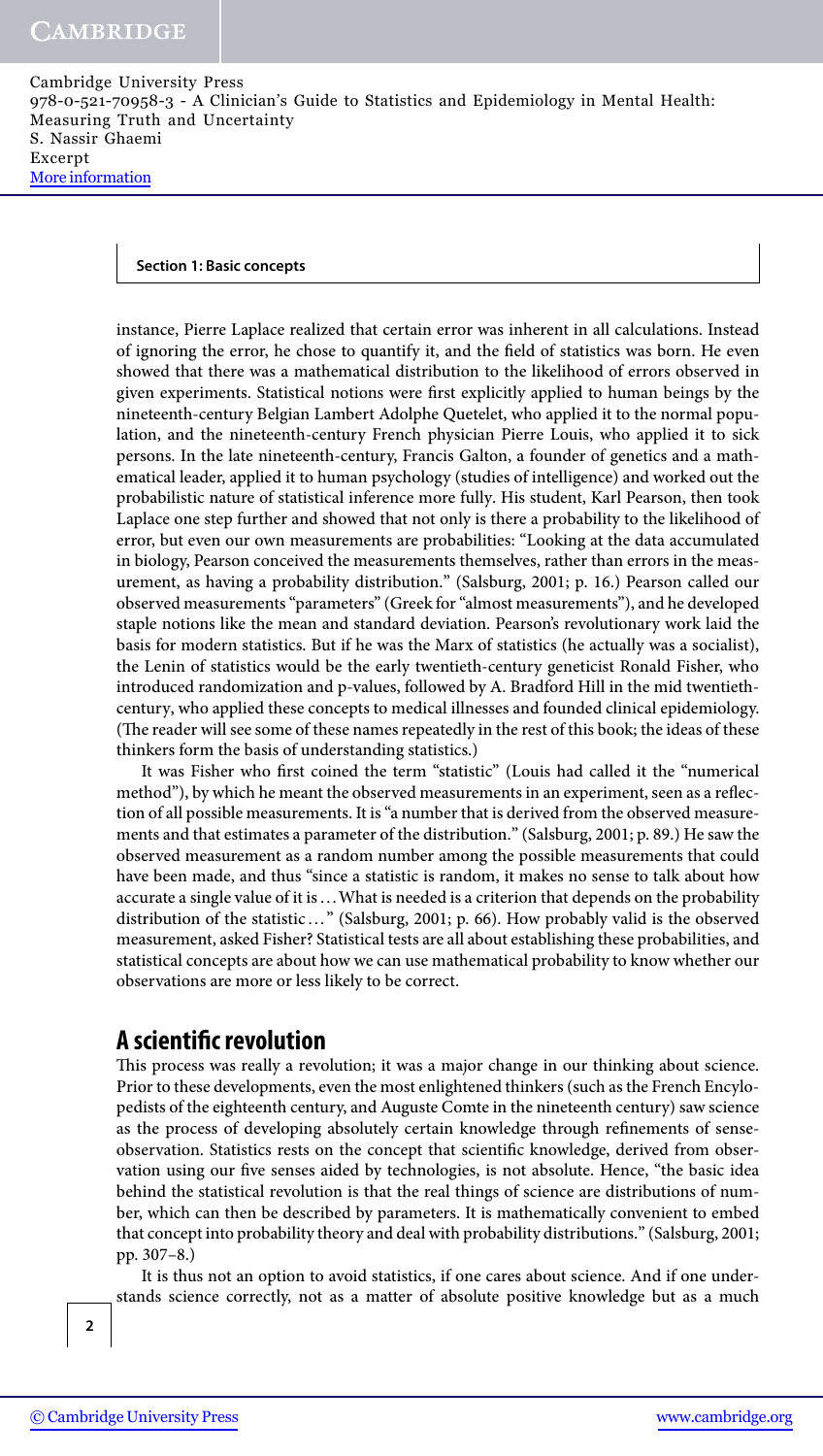**Chapter 1: Why data never speak for themselves**

more complex probabilistic endeavor (see Chapter 11), then statistics are part and parcel of science.

Some doctors hate statistics; but they claim to support science. They cannot have it both ways.

### **A benefit to humankind**

Statistics thus developed outside of medicine, in other sciences in which researchers realized that uncertainty and error were in the nature of science. Once the wish for absolute truth was jettisoned, statistics would become an essential aspect of all science. And if physics involves uncertainty, how much more uncertainty is there in medicine? Human beings are much more uncertain than atoms and electrons.

The practical results of statistics in medicine are undeniable. If nothing else had been achieved but two things – in the nineteenth century, the end of bleeding, purging, and leeching as a result of Louis' studies (Louis, 1835); and in the twentieth century the proof of cigarette smoking related lung cancer as a result of Hill's studies (Hill, 1971) – we would have to admit that medical statistics have delivered humanity from two powerful scourges.

#### **Numbers do not stand alone**

The history of science shows us that scientific knowledge is not absolute, and that all science involves uncertainty. These truths lead us to a need for statistics. Thus, in learning about statistics, the reader should not expect pure facts; the result of statistical analyses is not unadorned and irrefutable fact; all statistics is an act of interpretation, and the result of statistics is more interpretation. This is, in reality, the nature of all science: it is all interpretation of facts, not simply facts by themselves.

This statistical reality – the fact that data do not speak for themselves and that therefore positivistic reliance on facts is wrong – is called *confounding bias*. As discussed in Chapter 2, observation is fallible: we sometimes think we see what is *not* in fact there. This is especially the case in research on human beings. Consider: caffeine causes cancer; numerous studies have shown this; the observation has been made over and over again: among those with cancer, coffee use is high compared to those without cancer. Those are the unadorned facts – and they are wrong. Why? Because coffee drinkers also smoke cigarettes more than non-coffee drinkers. Cigarettes are a confounding factor in this observation, and our lives are chock full of such confounding factors. Meaning: we cannot believe our eyes. Observation is not enough for science; one must try to observe *accurately*, by removing confounding factors. How? In two ways: 1. Experiment, by which we control all other factors in the environment except one, thus knowing that any changes are due to the impact of that one factor. This can be done with animals in a laboratory, but human beings cannot be controlled in this way (ethically). Enter the randomized clinical trial (RCT). These are how we experiment with humans to be able to observe accurately. 2. Statistics: certain methods (such as regression modeling, see Chapter 6) have been devised to mathematically correct for the impact of measured confounding factors.

We thus need statistics, either through the design of RCTs or through special analyses, so that we can make our observations accurate, and so that we can correctly (and not spuriously) accept or reject our hypotheses.

Science is about hypotheses and hypothesis-testing, about confirmation and refutation, about confounding bias and experiment, about RCTs and statistical analysis: in a word, it is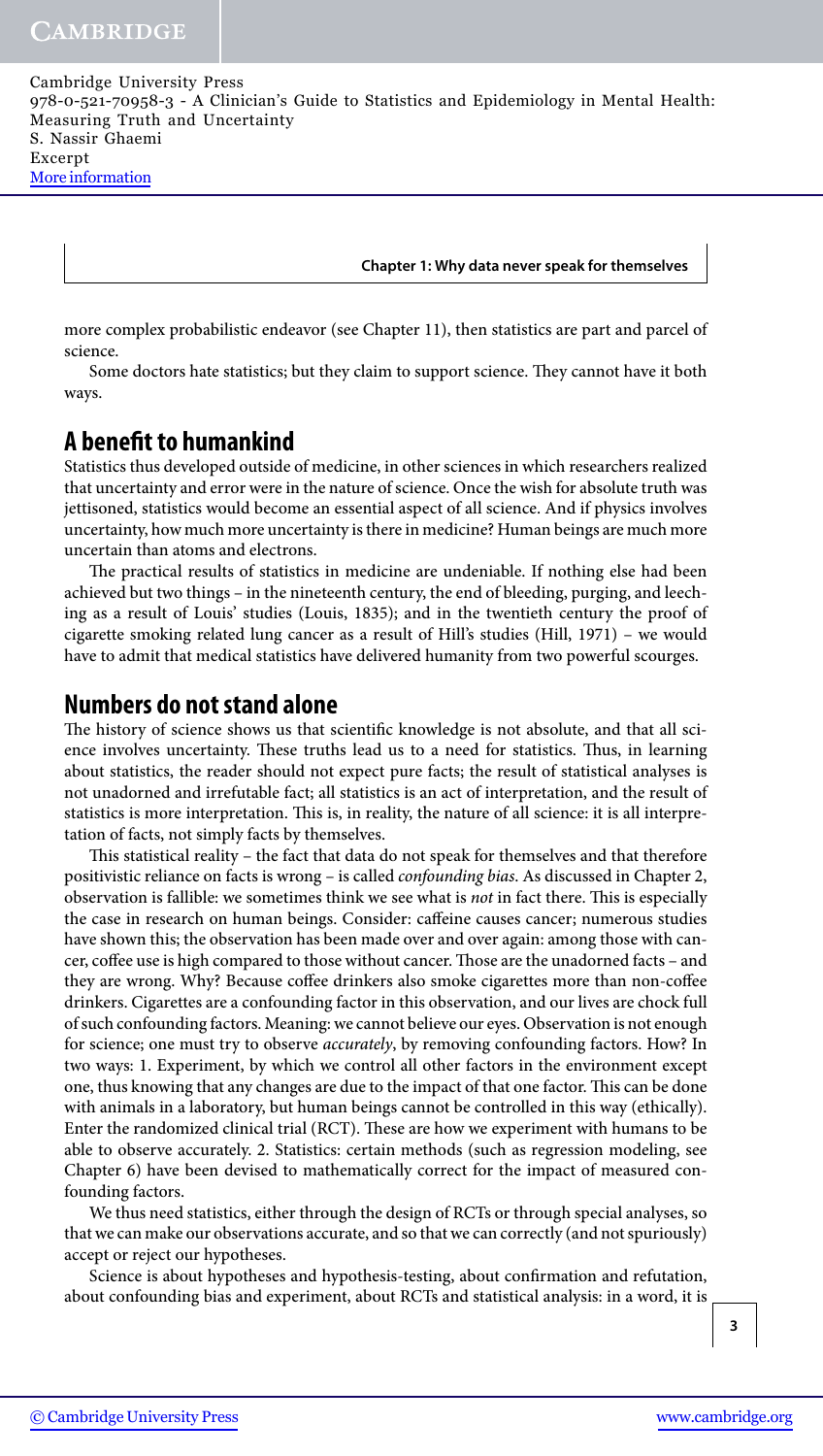not just about facts. Facts always need to be interpreted. And that is the job of statistics: not to tell us the truth, but to help us get closer to the truth by understanding how to interpret the facts.

#### **Knowing less, doing more**

That is the goal of this book. If you are a researcher, perhaps this book will explain why you do some of the things you do in your analyses and studies, and how you might improve them. If you are a clinician, hopefully it will put you in a place where you can begin to make independent judgments about studies, and not simply be at the mercy of the interpretations of others. It may help you realize that the facts are much more complex than they seem; you may end up "knowing" less than you do now, in the sense that you will realize that much that passes for knowledge is only one among other interpretations, but at the same time I hope this statistical wisdom proves liberating: you will be less at the mercy of numbers and more in charge of knowing how to interpret numbers. You will know less, but at the same time, what you do know will be more valid and more solid, and thus you will become a better clinician: applying accurate knowledge rather than speculation, and being more clearly aware of where the region of our knowledge ends and where the realm of our ignorance begins.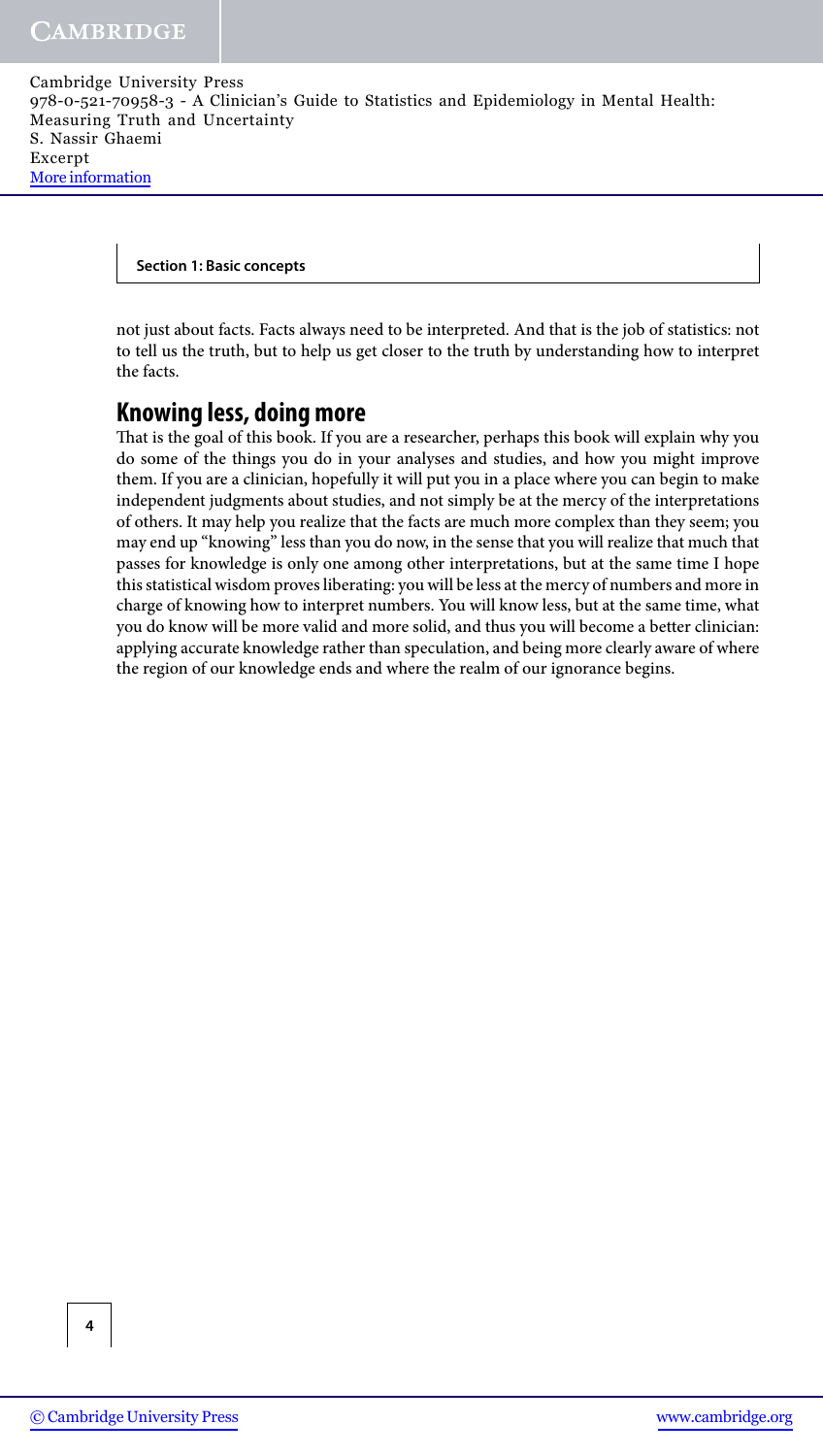# **Chapter 2 Why you cannot believe your eyes: the Three C's**

Believe nothing you hear, and only one half that you see.

Edgar Allan Poe (Poe, 1845)

A core concept in this book is that the validity of any study involves the sequential assessment of Confounding bias, followed by Chance, followed by Causation (what has been called the Three C's) (Abramson and Abramson, 2001).

Any study needs to pass these three hurdles before you should consider accepting its results. Once we accept that no fact or study result is accepted at face value (because no facts can be observed purely, but rather all are interpreted), then we can turn to statistics to see what kinds of methods we should use to analyze those facts. These three steps are widely accepted and form the core of statistics and epidemiology.

#### **The first C: bias (confounding)**

The first step is bias, by which we mean *systematic* error (as opposed to the random error of chance). Systematic error means that one makes the same mistake over and over again because of some inherent problem with the observations being made. There are subtypes of bias (selection, confounding, measurement), and they are all important, but I will emphasize here what is perhaps the most common and insufficiently appreciated kind of bias: confounding. Confounding has to do with factors, of which we are unaware, that influence our observed results. The concept is best visualized in Figure 2.1.

#### Hormone replacement therapy

As seen in Figure 2.1, the confounding factor is associated with the exposure (or what we think is the cause) and leads to the result. The *real* cause is the confounding factor; the *apparent* cause, which we observe, is just along for the ride. The example of caffeine, cigarettes, and cancer was given in Chapter 1. Another key example is the case of hormone replacement therapy (HRT). For decades, with much observational experience and large observational studies, most physicians were convinced that HRT had beneficial medical effects in women, especially postmenopausally. Those women who used HRT did better than those who did not use HRT. When finally put to the test in a huge randomized clinical trial (RCT), HRT was found to lead to actually worse cardiovascular and cancer outcomes than placebo. Why had the observational results been wrong? Because of confounding bias: those women who had used HRT also had better diets and exercised more than women who did not use HRT. Diet and exercise were the confounding factors: they led to better medical outcomes directly, and they were associated with HRT. When the RCT equalized all women who received HRT versus placebo on diet and exercise (as well as all other factors), the direct effect of HRT could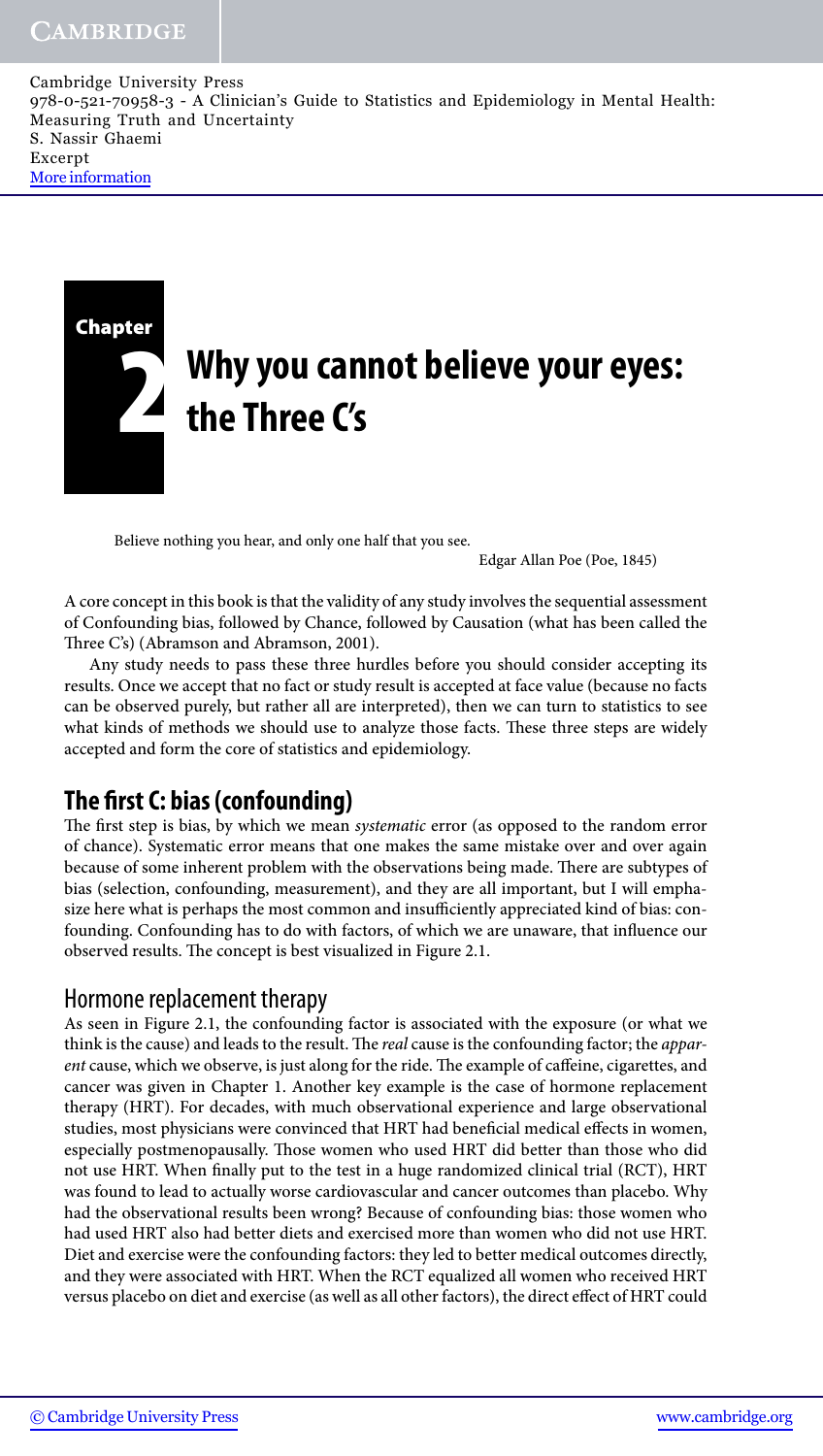

finally be observed accurately; and it was harmful to boot (Prentice *et al.*, 2006). (This example is discussed more in Chapter 9.)

#### The eternal triangle

As one author puts it: "Confounding is the epidemiologist's eternal triangle. Any time a risk factor, patient characteristic, or intervention appears to be causing a disease, side effect, or outcome, the relationship needs to be challenged. Are we seeing cause and effect, or is a confounding factor exerting its unappreciated influence? ...Confounding factors are always lurking, ready to cast doubt on the interpretation of studies." (Gehlbach, 2006; pp. 227–8.)

This is the lesson of confounding bias: *we cannot believe our eyes.* Or perhaps more accurately, we cannot be sure when our observations are right, and when they are wrong. Sometimes they are one way or the other, but, more often than not, observation is wrong rather than right due to the high prevalence of confounding factors in the world of medical care.

The kind of confounding bias that led to the HRT debacle had to do with intrinsic characteristics of the population.The doctors had nothing to do with the patients' diets and exercise; the patients themselves controlled those factors. It could turn out that completely independent features, such as hair color or age or gender, are confounding factors in any particular study. These are not controlled by patients or doctors; they are just there in the population and they can affect the results. Two other types of confounding factors exist which are the result of the behavior of patients and doctors: confounding by indication, and measurement bias.

## **Confounding by indication**

The major confounding factor that results from the behavior of doctors is *confounding by indication* (also called selection bias). This is a classic and extremely poorly appreciated source of confusion in medical research:

As a clinician, you are trained to be a non-randomized treater. What this means is that you are taught, through years of supervision and more years of clinical experience, to tailor your treatment decisions to each individual patient. You do not treat patients randomly. You do not say to patient A, take drug X; and to patient B, take drug Y; and to patient C, take drug X; and to patient D, take drug Y – you do not do this without thinking any further about the matter, about why each patient should receive the one drug and not the other. You do not practice randomly; if you did, you should be appropriately sued. However, by practicing nonrandomly, you automatically bias all your experience. You think your patients are doing well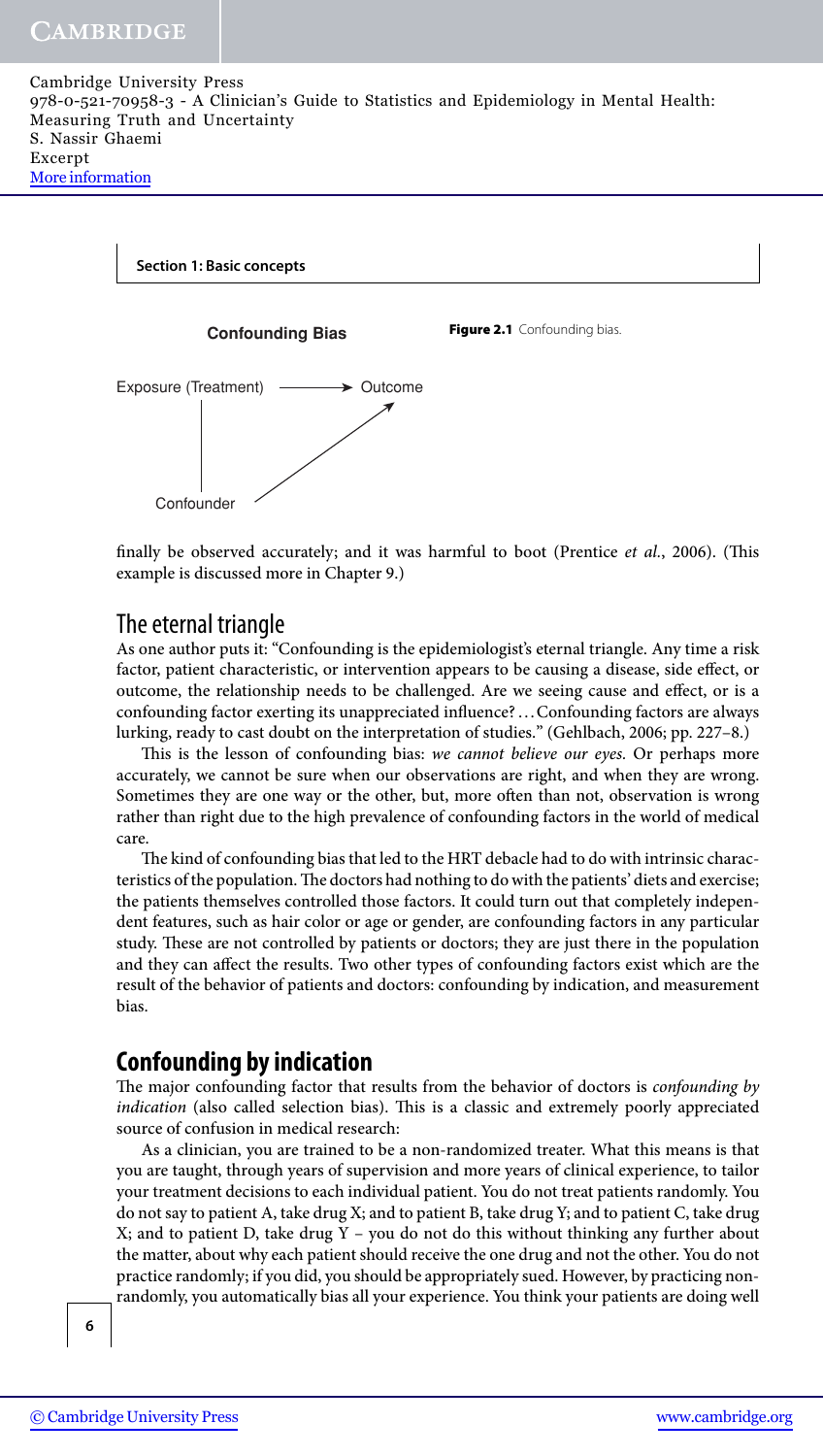**Chapter 2: Why you cannot believe your eyes**

because of your treatments, whereas they should be doing well because you are tailoring your treatments *to those who would do well with them*. In other words, it often is not the treatment effects that you are observing, but the treatment effects in specially chosen populations. If you then generalize from those specific patients to the wider population of patients, you will be mistaken.

#### **Measurement bias: blinding**

I have focused on the first C as confounding bias. The larger topic here is bias, or systematic error, and besides confounding bias, there is one other major source of bias: measurement bias (sometimes also called information bias). Here the issue is not that the outcomes are due to unanalyzed confounding factors, but rather that the outcomes themselves may be inaccurate. The way the outcomes are measured, or the information on which the outcomes are based, is false. Often this can be related to the impact of either the patients' wishes or the doctors' beliefs; thus double-blinding is the usual means of handling measurement bias.

Randomization is the best means of addressing confounding bias, and blinding the means for measurement bias. While blinding is important, it is not as important as randomization. Confounding bias is much more prominent and multivaried than measurement bias. Clinicians often focus on blinding as the means of handling bias; this only addresses the minor part of bias. Unless randomization occurs, or regression modeling or other statistical analyses are conducted, the problem of confounding bias will render study results invalid.

## **The second C: chance**

If a study is randomized and blinded successfully, or if observational data are appropriately analyzed with regression or other methods, and there still seems to be a relationship between a treatment and an outcome, we can then turn to the question of chance. We can then say that this relationship does not seem to be systematically erroneous due to some hidden bias in our observations; now the question is whether it just happened by chance, whether it represents *random* error.

I will discuss the nature of the hypothesis-testing approach in statistics in more detail in Chapter 8; suffice it to say here that the convention is that a relationship is viewed as being unlikely erroneous due to chance if, using mathematical equations designed to measure chance occurrence of associations, it is likely to have occurred 5% of the time, or less frequently, due to chance. This is the famous p-value, which I will discuss more in Chapter 7.

The application of those mathematical equations is a simple matter, and thus the assessment of chance is not complex at all. It is much simpler than assessing bias, but it is correspondingly less important. Usually, it is no big deal to assess chance; bias is the tough part. Yet again many clinicians equate statistics with p-values and assessing chance. This is one of the least important parts of statistics.

Often what happens is that the first C is ignored, bias is insufficiently examined, and the second C is exaggerated: not just 1, or 2, but 20 or 50 p-values are thrust upon the reader in the course of an article. The p-value is abused until it becomes useless, or, worse, misleading (see Chapter 7).

The problem with chance, usually, is that we focus too much on it, and we misinterpret our statistics. The problem with bias, usually, is we focus too little on it, and we don't even bother with statistics to assess it.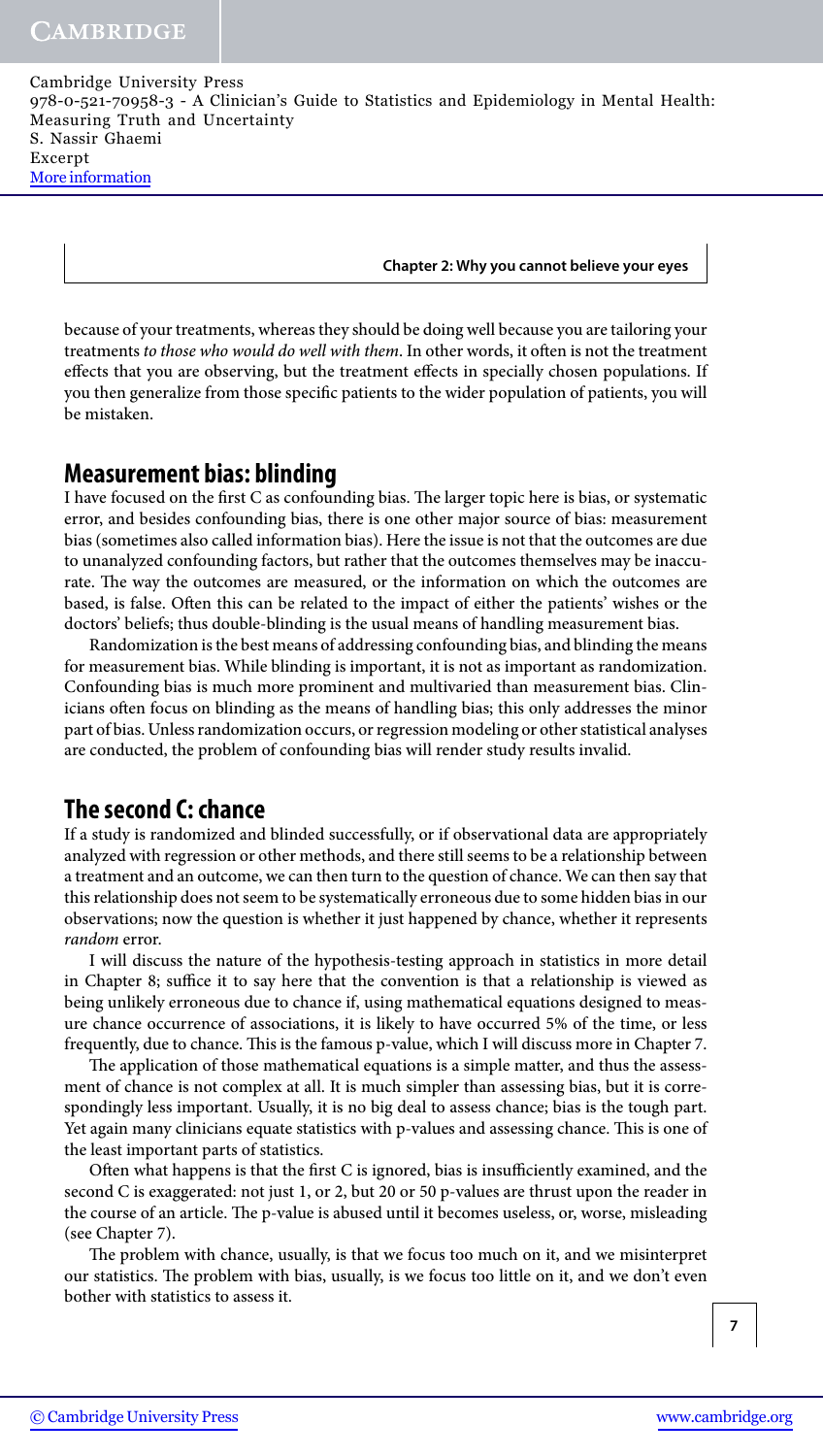#### **The third C: causation**

Should a study pass the first two hurdles, bias and chance, it still should not be seen as valid unless we assess it in terms of causation. This is an even more complex topic, and a part of statistics where clinicians cannot simply look for a number or a p-value to give them an answer. We actually have to use our minds here, and think in terms of ideas, and not simply numbers.

The problem of causation is this: if X is associated with Y, and there is no bias or chance error, still we need to then show that X causes Y. Not just that Prozac *is associated with* less depression, but that Prozac *causes* less depression. How can we do this? A p-value will not do it for us.

This is a problem that has been central to the field of clinical epidemiology for decades. The classic handling of it has been ascribed to the work of the great medical epidemiologist A. Bradford Hill, who was central to the research on tobacco and lung cancer. A major problem with that research was that randomized studies could not be done: you smoke, you don't, and see me in 40 years to see who has cancer. This could not practically or ethically be done. This research was observational and liable to bias; Hill and others devised methods to assess bias, but they always had the problem of never being able to remove doubt completely. The cigarette companies, of course, constantly exploited this matter to magnify this doubt and delay the inevitable day when they would be forced to back off on their dangerous business.

With all this observational research, they would argue to Hill and his colleagues, you still cannot prove that cigarettes*cause* lung cancer. And they were right. So Hill set about trying to clarify how one might prove that something causes anything in medical research with human beings.

I will discuss this topic in more detail in Chapter 10. Hill basically pointed out that causation cannot be derived from any one source, but that it could be inferred by an accumulation of evidence from multiple sources (see Table 10.1).

It is not enough to say a study is valid; one also wants to know if these results are replicated by multiple studies, if they are supported by biological studies in animals on mechanisms of effect, if they follow certain patterns consistent with causation (like a dose–response relationship) and so on.

For our purposes, we might at least insist on replication. No single study should stand on its own, no matter how well done. Even after crossing the barriers of bias and chance, we should ask of a study that it be replicated and confirmed in other samples and other settings.

#### **Summary**

Confounding bias, chance, and causation – these are the three basic notions that underlie statistics and epidemiology. If clinicians understand these three concepts, then they will be able to believe their eyes more validly.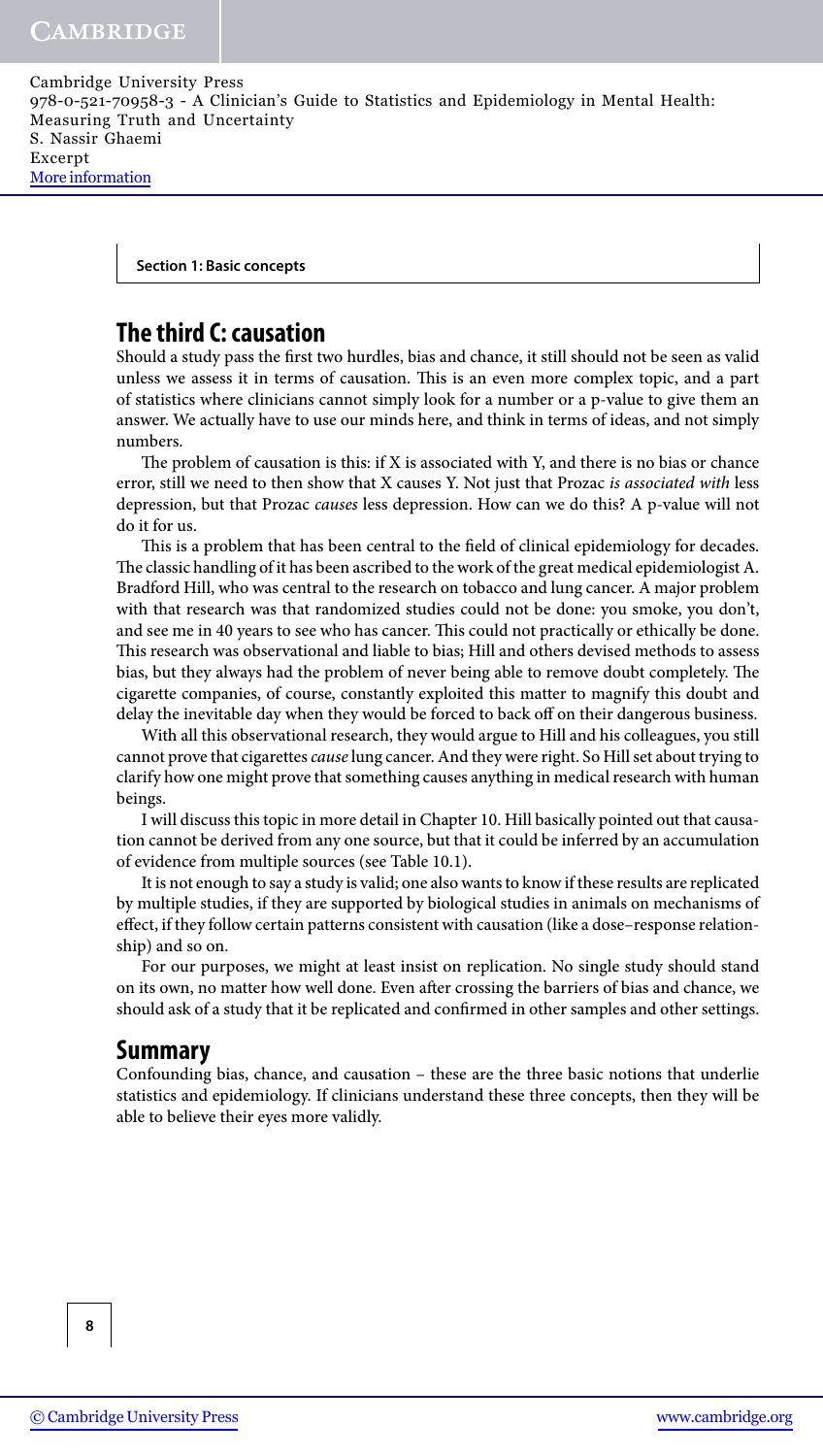

With a somewhat ready assumption of cause and effect and, equally, a neglect of the laws of chance, the literature becomes filled with conflicting cries and claims, assertions and counterassertions.

Austin Bradford Hill (Hill, 1962; p. 4)

The term *evidence* has become about as controversial as the word "unconscious" had been in the Freudian heyday, or as the term "proletariat" was in another arena. It means many things to many people, and for some, it elicits reverent awe – or reflexive aversion. This is because, like the other terms, it is linked to a movement – in this case evidence-based medicine (EBM) – which is currently quite influential and, with this influence, has attracted both supporters and critics.

This book is not about EBM per se, nor is it simply an application of EBM, although it is, in my view, consistent with EBM, rightly understood. I will expand on that topic further in Chapter 12, but for now, I would like to emphasize at the very start what I take to be the most important feature of EBM: the concept of *levels of evidence*.

## **Origins of EBM**

It may be worthwhile to note that the originators of the EBM movement in Canada (such as David Sackett) toyed with different names for what they wanted to do; they initially thought about the phrase "science-based medicine" but opted for the term evidence instead. This is perhaps unfortunate since science tends to engender respect, while evidence seems a more vague concept. Hence we often see proponents of EBM (mistakenly, in my view) saying things like: "That opinion is not evidence-based" or "Those articles are not evidence-based." The folly of this kind of language is evident if we use the term "science" instead: "That opinion is not science-based" or "Those articles are not science-based." Once we use the term science, it becomes clear that such statements beg the question of what science means. Most of us would be open to such a discussion (which I touched on in the introduction). Yet (ironically perhaps due to the success of the EBM movement) many use the term "evidence" without pausing to think what it means. If some study is not "evidence-based," then what is it? "Nonevidence" based? "Opinion" based? But is there such a thing as "non-evidence"? Is there no opinion in evidence? Stated otherwise, do the facts speak for themselves? We have seen that they do not, which tells us that those who say such things as "That study is not evidencebased" are basically revealing their positivism: they could just as well say "That study is not science-based" because they have a very specific meaning in mind for science, which is in fact positivism. Since positivism is false, this extreme and confused notion of evidence is also false.